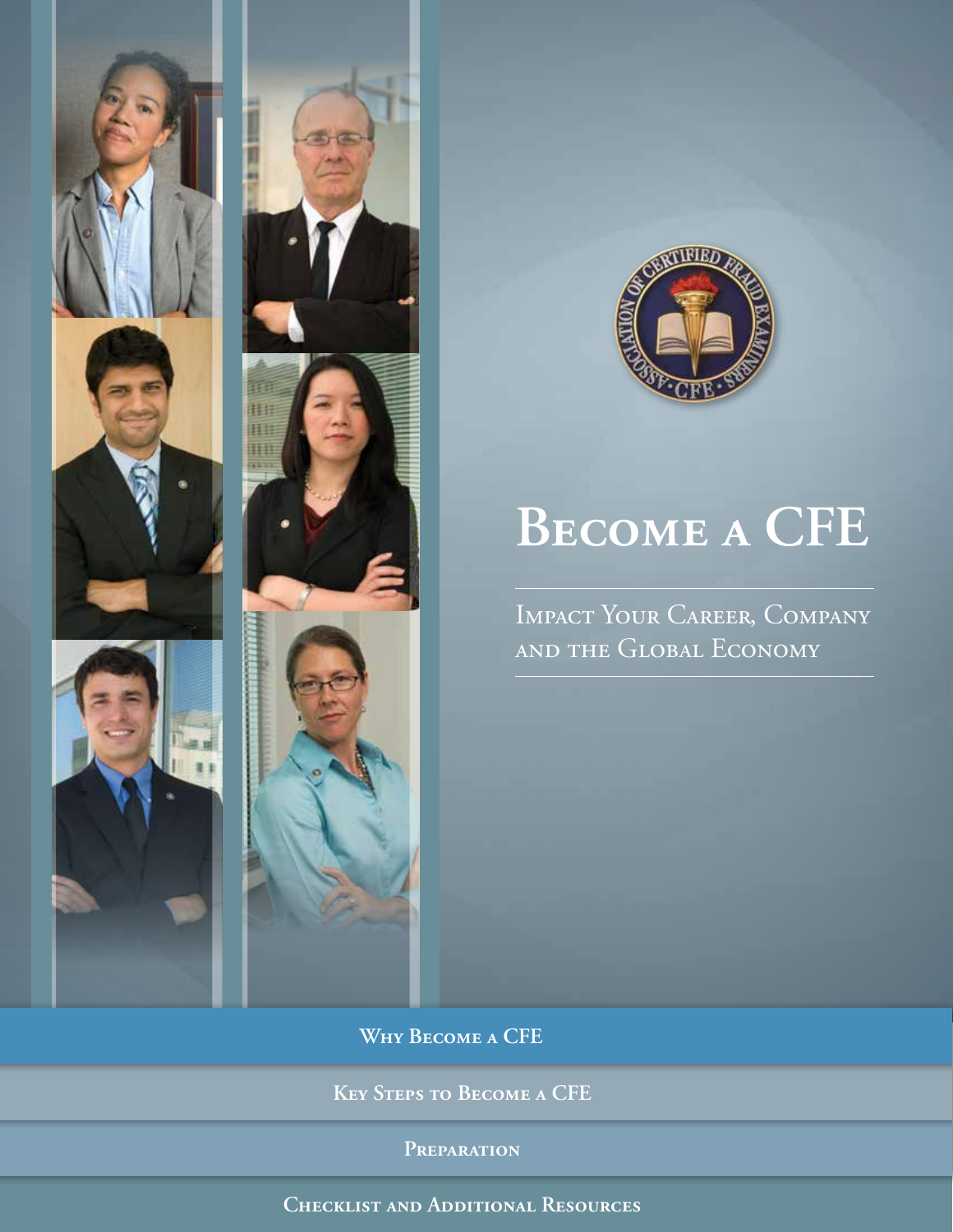

## **The Certified Fraud Examiner (CFE) Credential**

The 2014 *Report to the Nations on Occupational Fraud and Abuse* estimates the **typical organization loses 5 percent of its revenues to fraud each year.** At its extreme, fraud can destroy entire companies. Certified Fraud Examiners possess unique expertise in preventing and detecting fraud, and are highly-valued and sought after by organizations spanning all industries, sectors and sizes.

The CFE credential denotes proven expertise in fraud prevention, detection and deterrence. CFEs are trained to identify the warning signs that indicate evidence of fraud and fraud risk. They protect the global economy by uncovering fraud and implementing processes to prevent fraud from occurring in the first place.

CFEs have a unique set of skills not found in any other career field or discipline. They combine knowledge of complex financial transactions with an understanding of investigative techniques, legal issues and the ability to resolve allegations of fraud. Careers in the anti-fraud profession continue to grow as organizations seek individuals with this unique skill set.



"Obtaining my CFE has allowed me not only to speak with the knowledge and confidence of a subject matter expert in the fraud arena, it provides the clout to be listened to when you speak up about fraud."

> — Steve Ozan, CFE Global Fraud Prevention Project Manager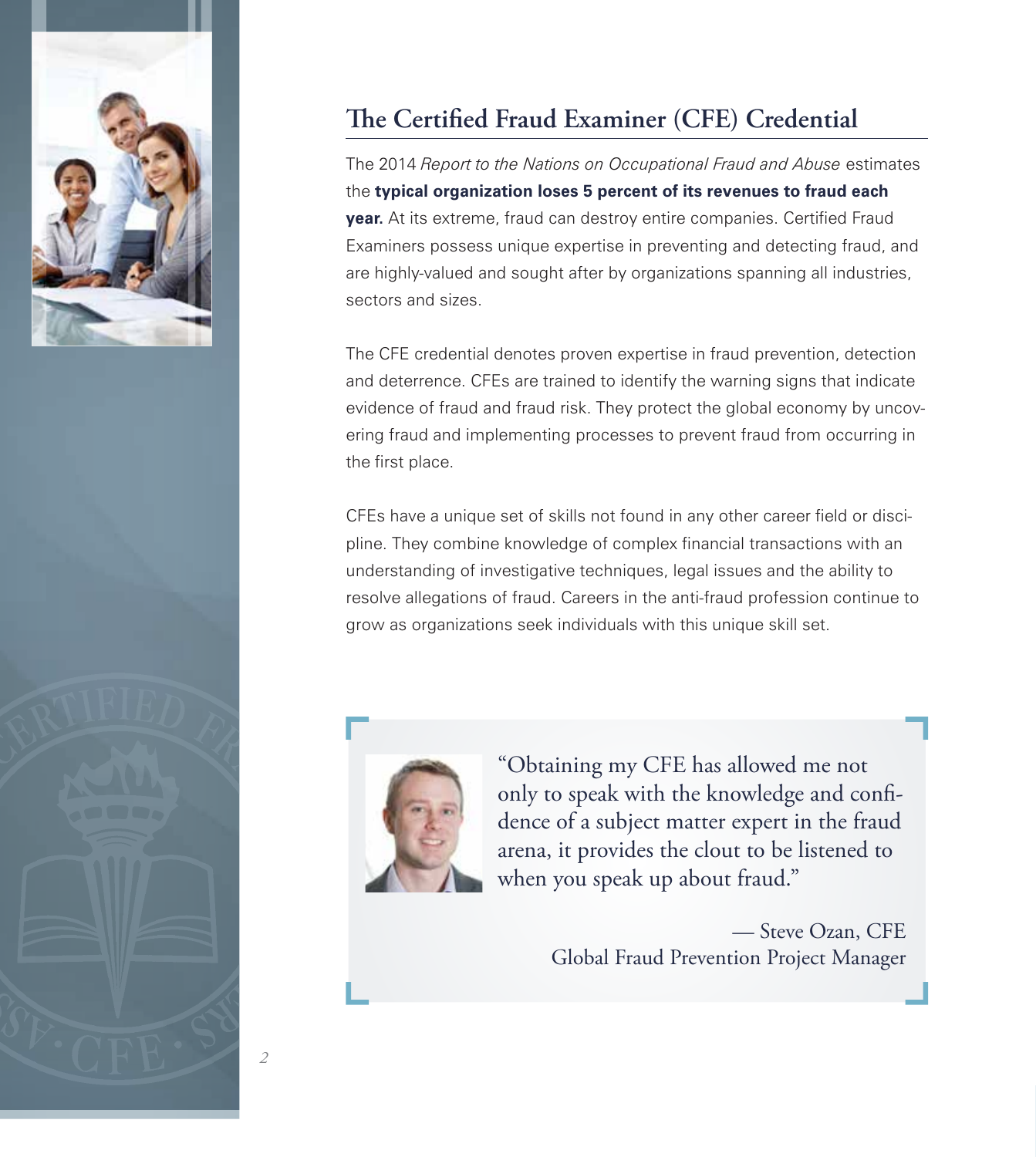## **A Global Credential to Advance Your Career**

The CFE credential is globally-recognized, respected and accepted as the standard of professional excellence. CFE certification represents documented evidence of anti-fraud expertise, knowledge and professionalism.



\*2015/2016 *Compensation Guide for Anti-Fraud Professionals.*

Companies and government agencies place a high degree of importance on hiring and promoting CFEs to tackle today's tough anti-fraud challenges and to anticipate the problems of tomorrow. As a result, businesses, government entities and law enforcement agencies are increasingly designating the CFE as a preferred credential in their hiring practices.



"[The CFE credential] has added a great deal of credibility to the roles of me and my staff. I believe it has had a direct influence on my performance reviews and promotional considerations."

> — David P. Mills, CFE, PCI Senior Manager for Corporate Investigations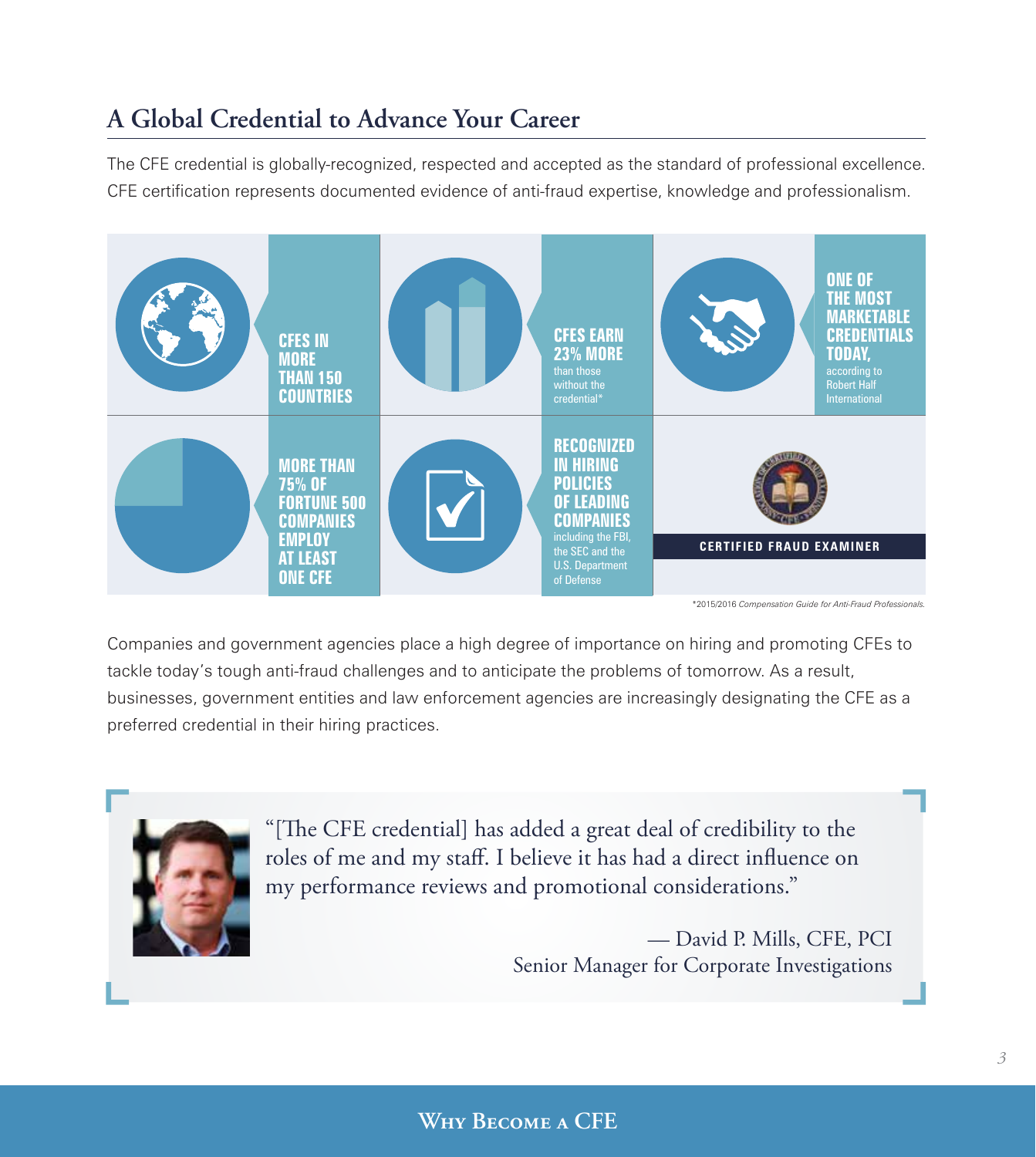

## **Fraud Threatens Organizations**

Research conducted by the ACFE in the 2014 *Report to the Nations*  determined that:

- **22 percent of the cases in the survey resulted in losses over \$1 million.**
- **The median loss amounted to \$145,000 and the frauds lasted a median of 18 months before being detected.**
- **Occupational fraud is a significant threat to small businesses.** The smallest organizations in our study suffered the largest median losses.
- **The cost of occupational fraud** both financially and to an organization's reputation — can be acutely damaging. At the time of our survey, more than half of the victim organizations had not recovered any of their losses. Proactive measures to prevent fraud are critical.

#### **Distribution of Dollar Loss**



Source: 2014 *Report to the Nations on Occupational Fraud and Abuse*



*4*

"On a scale of 1-10, the CFE is a 10 for me… without it my credibility would be a zero."

> — Connie Tommerup, CFE, CPA Business Owner

**Why Become a CFE**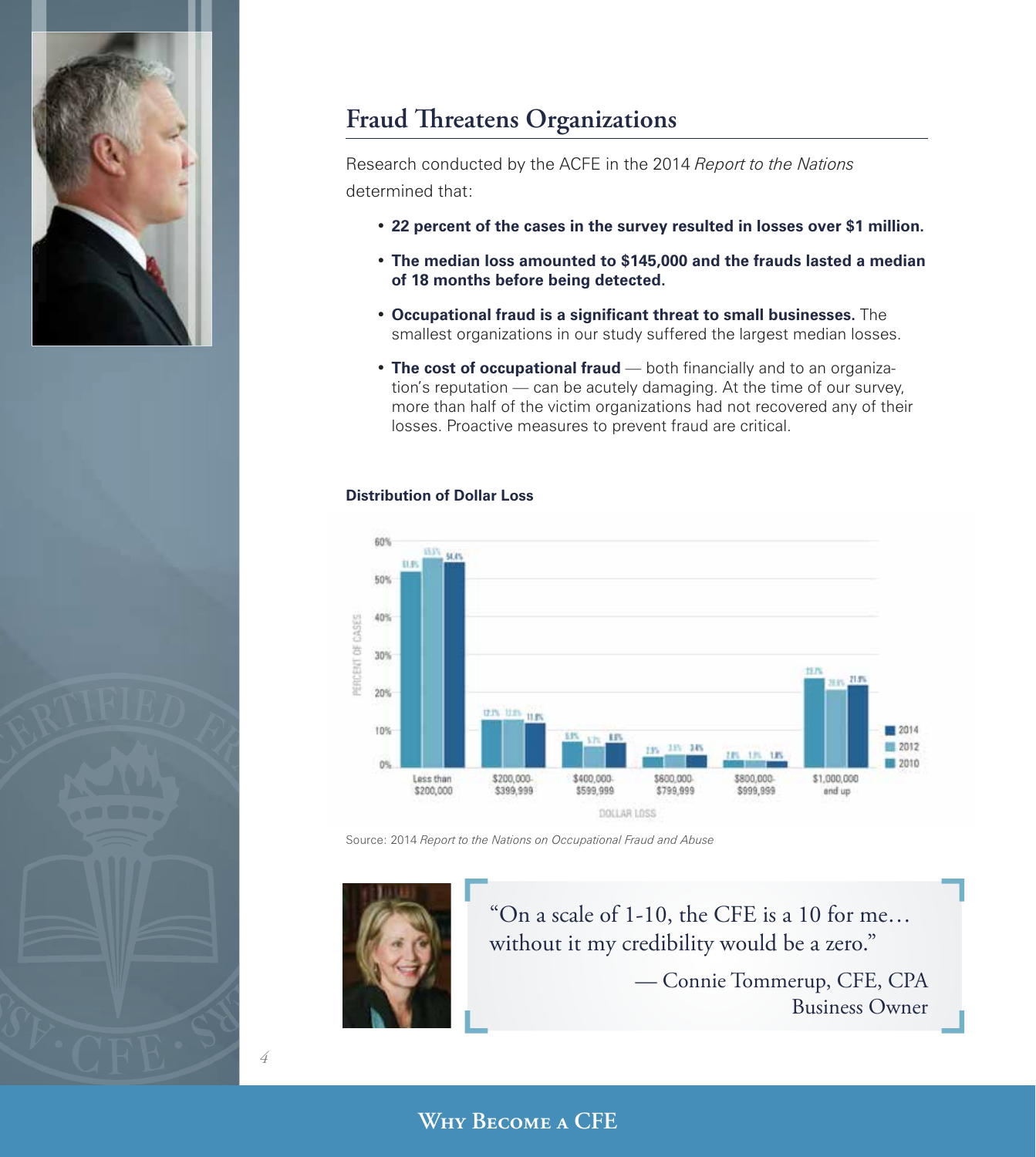### **CFEs Protect Organizations**

CFEs possess expertise in preventing, detecting and investigating fraud, and this proactive approach reduces the duration and median loss of a fraud. ACFE research shows that organizations with CFEs on staff uncover frauds 50 percent sooner and suffer losses 55 percent lower than organizations without CFEs.





**Median Number of Months to Detection**



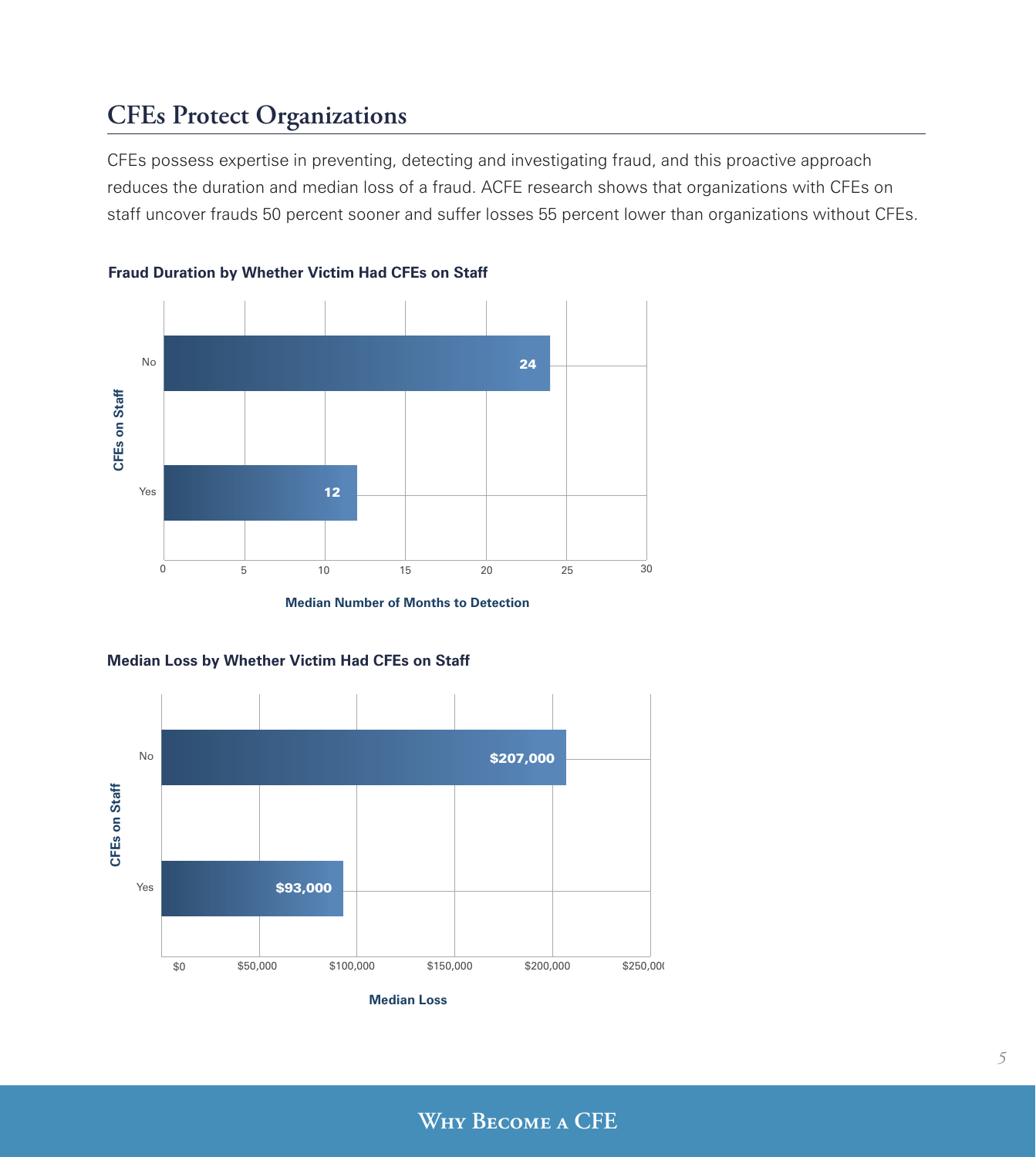



## **4 Key Steps to Certification**



#### STEP 1: **Become a Member**

Associate membership in the ACFE is the first step, and is open to individuals of all job functions, industries and levels of experience who are interested in the prevention, detection and deterrence of fraud. **To become a member, visit ACFE.com/Join.**



#### STEP 2: **Prepare for the CFE Exam**

Whether you prefer a self-paced computer course, or a live instructor-led event, the ACFE supports you in your efforts to prepare for the CFE Exam. **See Preparation on page 8 to evaluate your study options.**



#### STEP 3: **Apply to Take the CFE Exam**

We recommend you apply approximately one month before you plan to take the CFE Exam. Submit the CFE Exam application and your payment online at **ACFE.com/CFEExamApplication.** Then visit the Certification Portal to submit your supporting documentation, which includes details of your work experience, proof of education, a recent photo and professional recommendations.

The following categories are acceptable as fraud-related experience:

- Accounting and Auditing
- Criminology and Sociology
- Fraud Investigation
- Loss Prevention
- Law



#### STEP 4: **Pass the CFE Exam**

The CFE Exam is available in online or download format and has a number of sophisticated controls to ensure integrity. It can take up to 10 hours to complete the CFE Exam. Each of the four sections has 125 questions. In order to pass the exam, you must score at least 75 percent correct on each section. Before taking the exam you are required to request the Exam Activation Key.

Once you pass the CFE Exam, your CFE Exam application will be reviewed by the ACFE Certification Committee. You should receive email notification of your certification status within 5-7 business days of passing the CFE Exam and completing the exam application process.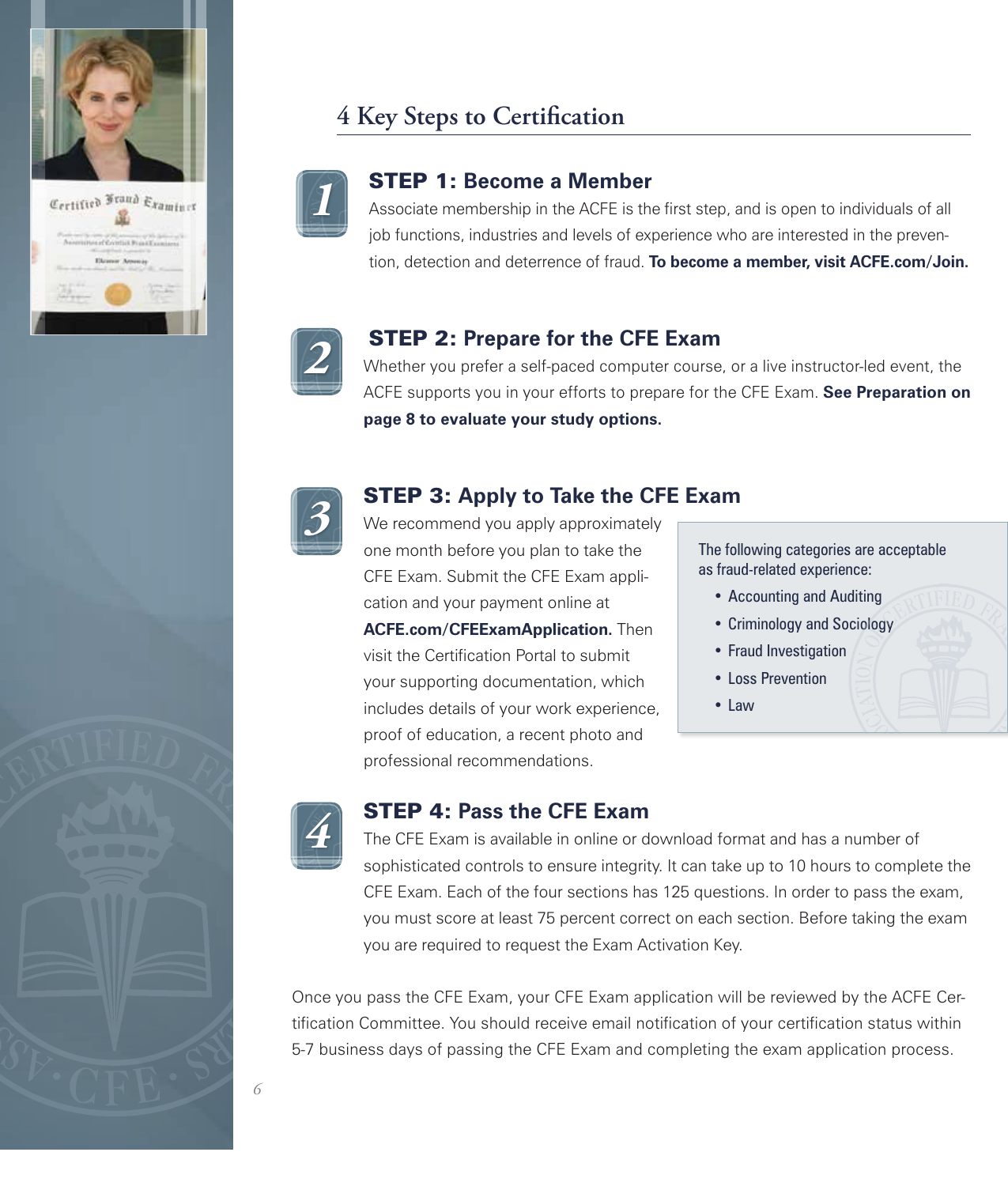

"Having the CFE credential has allowed me to be a transformational leader in the fight against fraud, waste and abuse in the areas of financial management, intelligence contingency funding and management of internal control programs for Army military intelligence worldwide."

> — George W. Hall, CFE, CGFM Senior Internal Auditor



"The CFE credential has made me more marketable. It's an internationally established and recognized brand and since I work in an multi-national, multi-country organization, the CFE is a very valuable accreditation to have."

> — Hita van Wyk, CFE, CA(SA) Data and Regulatory Reporting Lead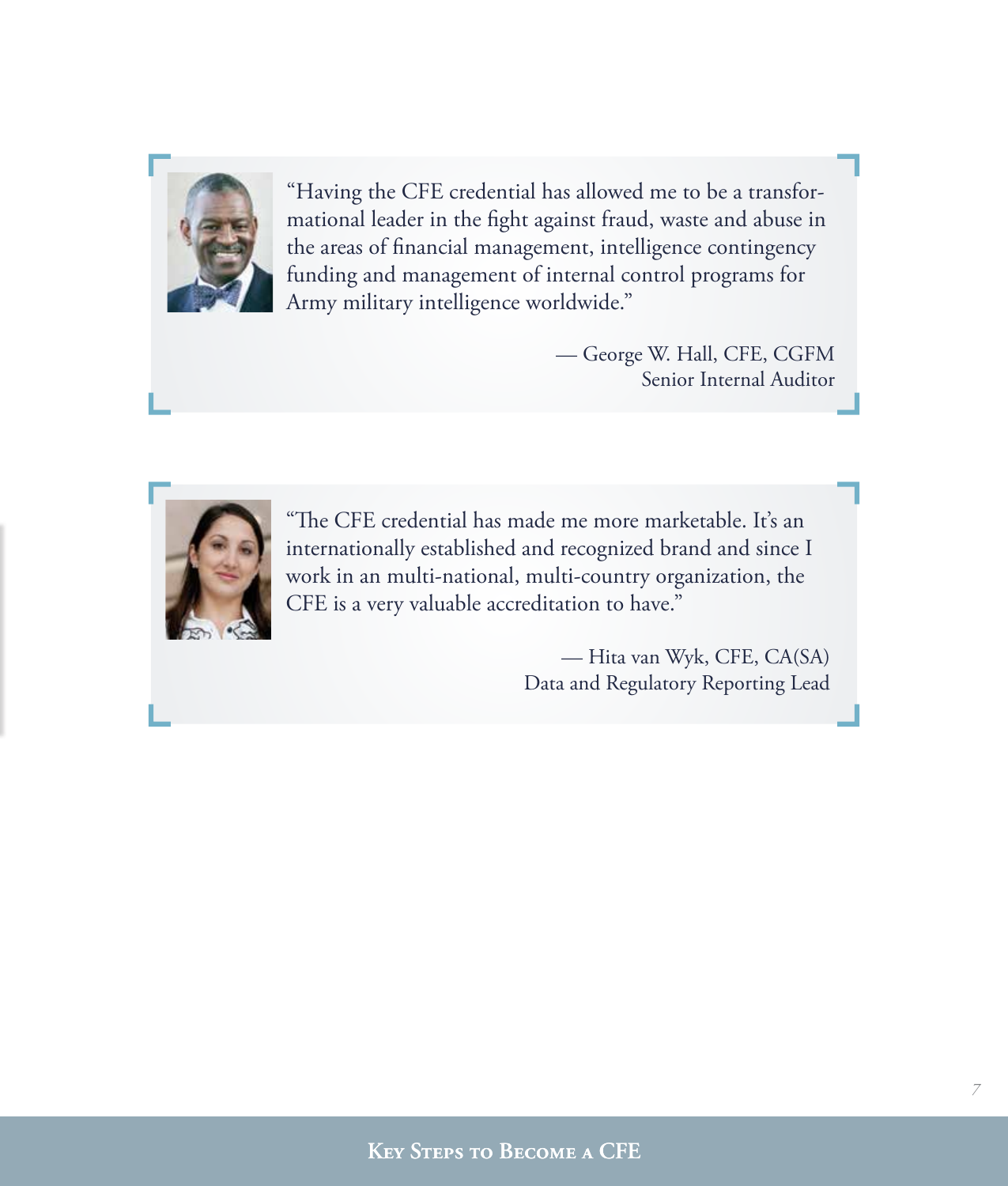



| <b>Study Preference</b>                                                                     | <b>Details</b>                                                                                                                                                                                                                                                                                                                                                      |  |
|---------------------------------------------------------------------------------------------|---------------------------------------------------------------------------------------------------------------------------------------------------------------------------------------------------------------------------------------------------------------------------------------------------------------------------------------------------------------------|--|
| <b>CFE Exam Prep Course</b><br>Study on your own, with a<br>self-paced course               | Designed with the busy anti-fraud professional in mind,<br>the CFE Exam Prep Course gives you the flexibility to<br>prepare for the CFE Exam on your schedule and at your<br>pace.<br>Including study questions and practice tests that<br>simulate the actual exam experience, the CFE Exam<br>Prep Course will help you prepare to pass the rigorous<br>CFE Exam. |  |
|                                                                                             |                                                                                                                                                                                                                                                                                                                                                                     |  |
| <b>CFE Exam Review Course</b><br>A structured and interactive<br>classroom environment      | The CFE Exam Review Course offers you four days of<br>guidance from experienced instructors, giving you all<br>the tools you need to prepare for and pass the exam.<br>Registration includes the CFE Exam Prep Course.                                                                                                                                              |  |
|                                                                                             |                                                                                                                                                                                                                                                                                                                                                                     |  |
| Study on your own, with the<br><b>Fraud Examiners Manual</b><br><b>EACH</b><br>raud Examine | All of the CFE Exam questions are derived from<br>material contained in the Fraud Examiners Manual.<br>A comprehensive guide ranging from 1,500 to 2,000<br>pages depending on the version (U.S. or International),<br>the Fraud Examiners Manual is an essential resource<br>for all anti-fraud professionals.                                                     |  |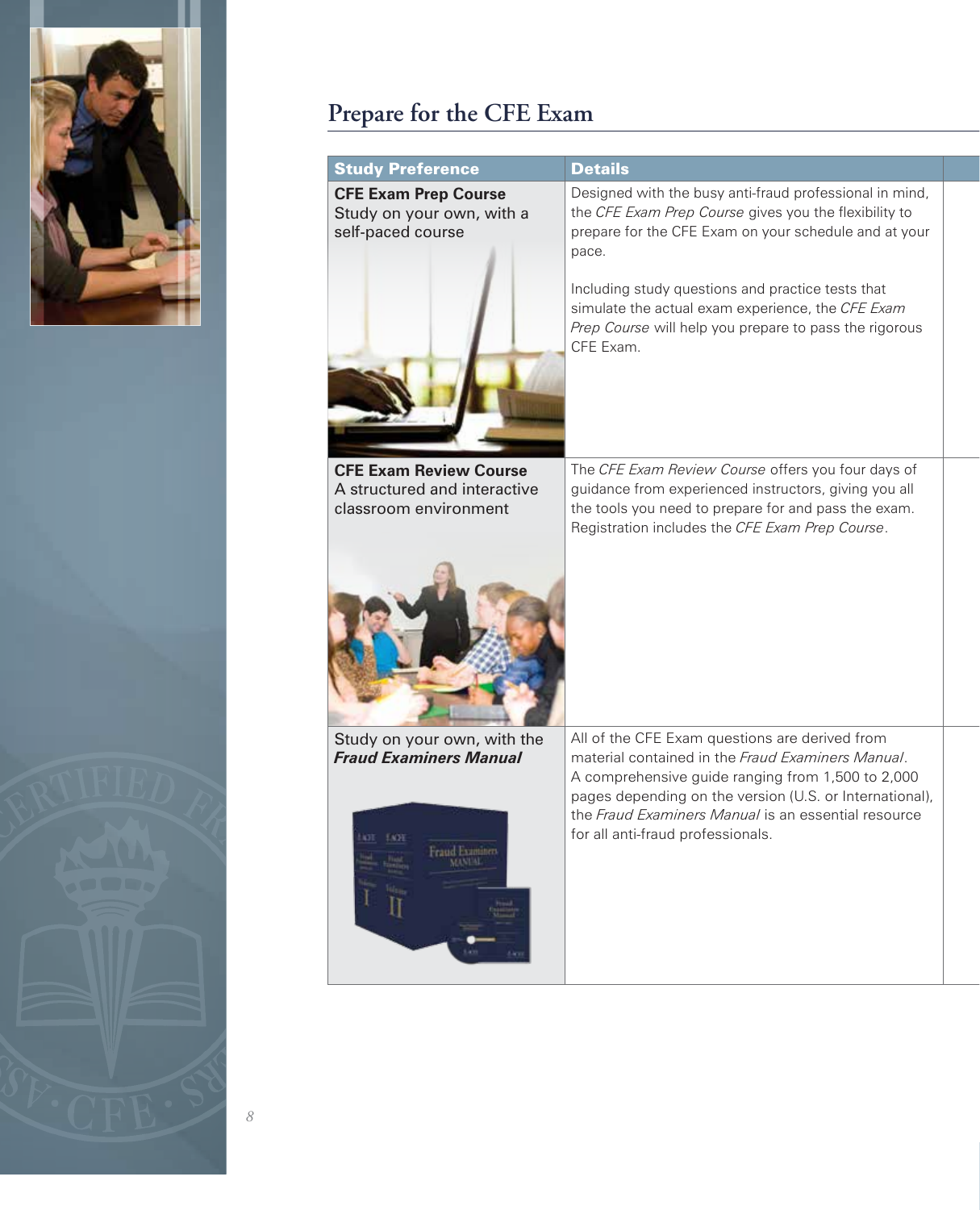| <b>Benefits</b>                                                                                                                                                                                                                                                                                                       | <b>Take Action</b>                                                                     |
|-----------------------------------------------------------------------------------------------------------------------------------------------------------------------------------------------------------------------------------------------------------------------------------------------------------------------|----------------------------------------------------------------------------------------|
| • Convenient Exam Preparation - Study on your own time, at your own pace.<br>• Efficient Use of Your Study Time - Streamlines CFE Exam preparation. Use<br>your time effectively by focusing on the areas you need to study the most.<br>• User-Friendly Interface - The most relevant information is at your finger- | Visit ACFE.com/CFEPrep and get on<br>track to become a CFE today.                      |
| tips. Quickly review your Prep Course progress by subsection and topic,<br>access on-screen help menus and study tips, and stay on track to meeting<br>your target certification date.                                                                                                                                |                                                                                        |
| • Money-Back Pass Guarantee - Prepare for the CFE Exam with confidence<br>knowing that the CFE Exam Prep Course is backed by our<br>Money-Back Pass Guarantee.                                                                                                                                                        |                                                                                        |
| • Structured Learning - Learn how to prepare for the CFE Exam.<br>• Fast Track - Participate in an intense, 4-day preparation period.                                                                                                                                                                                 | Find an upcoming course at<br><b>ACFE.com/ExamReview and register</b><br>online today. |
| • Instructor-Led - Receive guidance from experienced instructors.                                                                                                                                                                                                                                                     |                                                                                        |
| • Interactive Sessions - Participate in open discussions on a variety of<br>topics in fraud prevention.                                                                                                                                                                                                               |                                                                                        |
| • Team Environment - Meet others preparing for the CFE Exam and practic-<br>ing CFE instructors to help you organize study sessions, review materials,<br>and provide you with tips and processes designed for your busy schedule.                                                                                    |                                                                                        |
| • On-Site Testing - Take advantage of the option to test on-site. Go home<br>knowing you've passed the CFE Exam.                                                                                                                                                                                                      |                                                                                        |
| . Allows for a Self-Directed and Designed Study Plan - Best suited for<br>those who are self-motivated and focused on the task at hand.                                                                                                                                                                               | Visit ACFE.com/Bookstore for<br>available versions and formats.                        |
| . The Most Comprehensive Guide on Fraud - The Fraud Examiners Manual<br>is the global standard for the anti-fraud profession.                                                                                                                                                                                         |                                                                                        |
|                                                                                                                                                                                                                                                                                                                       |                                                                                        |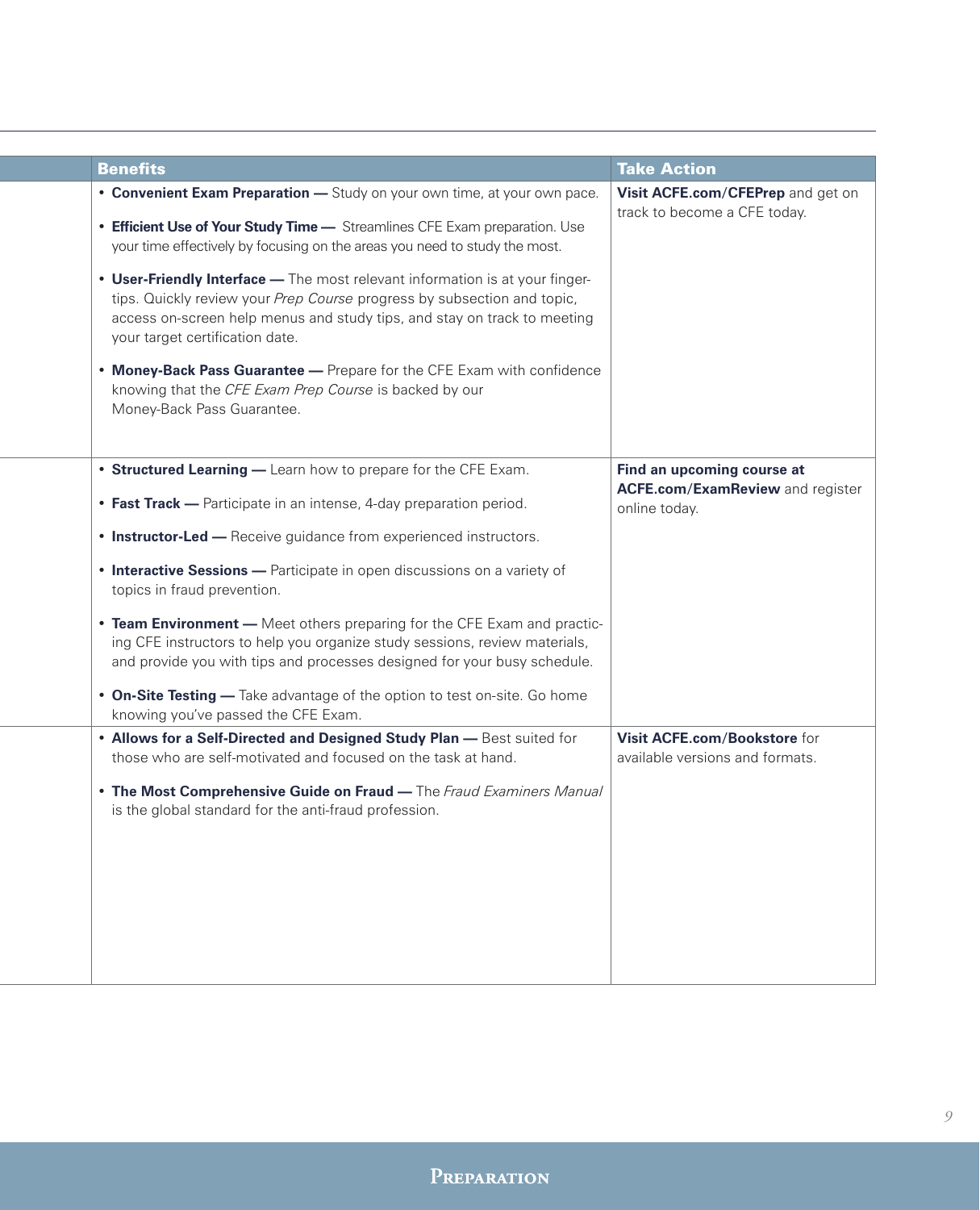

## **Become a CFE Checklist**

- ❑ Join the ACFE as an Associate member
- ❑ Determine if I meet the academic requirements
- ❑ Determine if I meet the professional requirements
- ❑ Obtain proof of education
- ❑ Obtain three Candidate Recommendation forms
- ❑ Complete and submit the CFE Exam application, proof of education, Candidate Recommendation forms, a recent photo, details of your work experience and payment
- ❑ Study for the CFE Exam
- ❑ Request an Exam Activation Key (allow 3-5 business days to receive your key)
- ❑ Take the CFE Exam
- ❑ Submit completed CFE Exam and await final approval of certification from the ACFE Certification Committee (allow 5-7 business days)
- ❑ Become a Certified Fraud Examiner



"Having the CFE credential differentiates me from the crowd and emphasizes my commitment to the profession. When decision-makers pore over the multitude of résumés to select the right candidate to hire, their eyes will naturally pick up those with

the all-important initials that trail their name. This has been an important 'door-opener' in my career."

> — Melissa Aw Yong, CFE, CIA, CCSA Senior Manager

*10*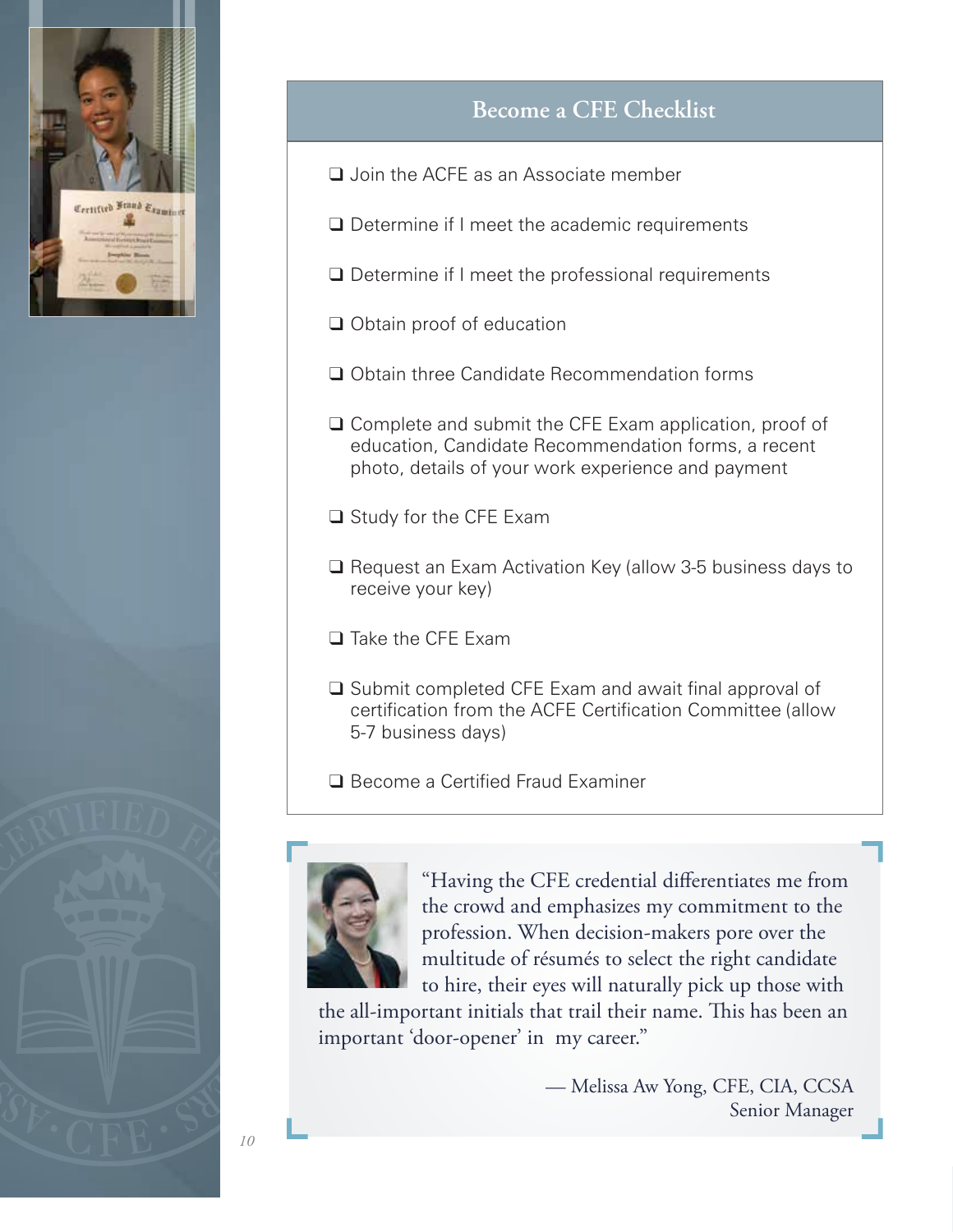## **Additional Resources**

#### **CFE Exam Coach**

The ACFE's dedicated CFE Exam Coach, Angela Archie, will help you with tips and encouragement along your journey toward becoming a CFE. She is your resource to help stay on track to earning your CFE certification. Please feel free to contact Angela any time:



#### **Angela Archie**

ACFE CFE Exam Coach CFECoach@ACFE.com (800) 245-3321 / +1 (512) 478-9000

#### *The CFE Exam Coach* **E-Newsletter**

This monthly e-newsletter provides study suggestions, answers to your questions and encouragement to help you complete the process. All *CFE Exam Prep Course* purchasers are automatically signed up to receive *The CFE Exam Coach* e-newsletter. If you haven't purchased the *CFE Exam Prep Course*, you may still sign up for the newsletter at **ACFE.com/CFECoach**.

#### **Chapter Support**

Many chapters provide support and motivation such as study groups and financial incentive awards that encourage and motivate members to earn the CFE credential. Chapter members typically span a broad spectrum of experience from newly-minted CFEs to those with a wealth of anti-fraud knowledge, providing you with a valuable study resource, in addition to fostering friendships and developing career connections.

#### **Online Resources**

#### **LinkedIn**

Join the ACFE's LinkedIn Group and connect with other members and current CFEs who can share tips, advice and study strategies.



#### **Discussion Forums**

Participate in the CFE Exam/Prep Discussion Forum to post questions online and receive feedback from other members and ACFE staff.

#### **Contact the ACFE Support Staff**

The ACFE staff is always happy to help with questions about the CFE Exam, *CFE Exam Review Course*, *CFE Exam Prep Course* or becoming a CFE in general. Contact an ACFE Member Services Representative at (800) 245-3321 / +1 (512) 478-9000 between 7:30 a.m.-6:00 p.m. Central Time, by email at MemberServices@ACFE.com or via live online chat on **ACFE.com**.